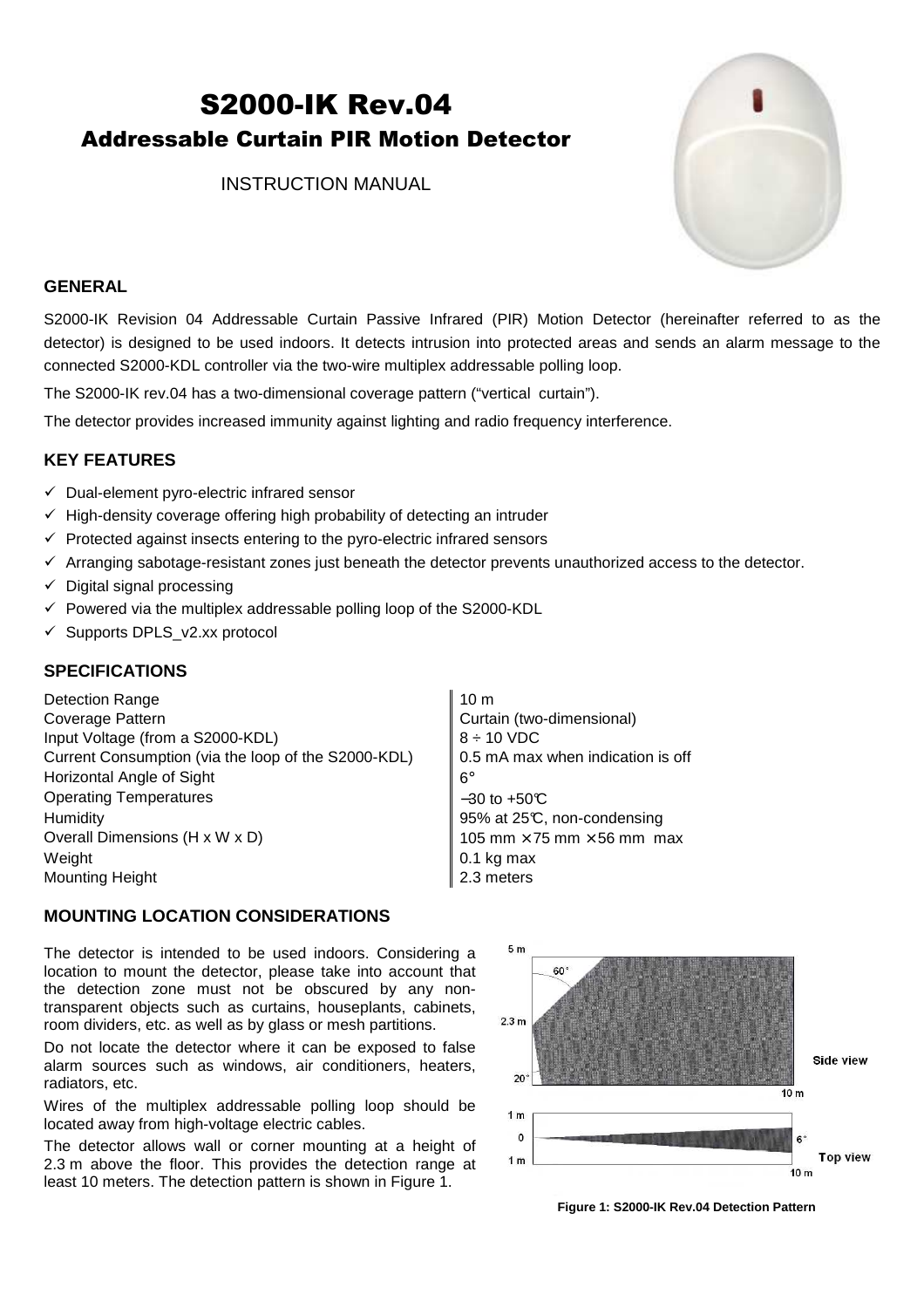## **INSTALLING THE DETECTOR**

- 1. Using a screwdriver remove the cover screw at the bottom of the detector (see Figure 2) and separate the detector cover.
- 2. Using a screwdriver remove the PCB screw (see Figure 2) and lift the PCB out of the detector base.
- 3. Drill out the required mount and wiring holes in the base (see Figure 2).
- 4. Having selected the mounting location, mark the positions of the fixing holes taking into account mounting holes in the base, and drill holes at the marked places
- 5. Slide the wire into the wire holes leaving some centimeters for connecting wires to the terminal blocks
- 6. Finally, replace the PCB and tighten the PCB screw



**Figure 2: Detector Base**

#### **WIRING**

Figure 3a shows the way to connect detector's PL contacts which are situated at the top of its PCB to the relevant contacts of the S2000-KDL.

Figure 3b shows the wiring diagram for connecting the detector to the multiplex addressable loop of the S2000-KDL controller which is in turns connected to the network controller and the power supply.



a) Connection Terminals



b) Detector's Wiring Diagram



## **PROGRAMMING**

The S2000-IK rev.04 to operate properly within two-wire addressable polling loop of the S2000-KDL controller, it must be assigned to a unique number 1 to 127 within the loop – the address which is stored in the S2000-IK rev.04 non-volatile memory (EEPROM). This address provides identifying the detector by the S2000-KDL controller. Moreover, the monitoring strategy must be defined which will be used by the S2000-KDL controller while processing signals received from the S2000-IK rev.04.

#### **Programming the S2000-IK Rev.04 Address within the S2000-KDL Addressable Loop**

An S2000-IK rev.04 is supplied with the default address of 127. This address value can be changed using either S2000(M) console tools or PC tools such as UProg Configuration Tool.

In order to program the unique S2000-IK rev.04 loop address, connect it to a S2000-KDL controller which is in turns connected to a network controller (an S2000(M) console or PC under UProg software). Then send one of the following commands to the S2000-KDL controller (for getting more information see the relevant User's Manual):

Change the Device Address  $\Box$  Use the Change Device Address command specifying the old detector address and the new detector address as the parameters (see more information in the referred Manuals). The network controller will display the messages about disconnecting the device with the old address and then detecting the device with newly programmed address.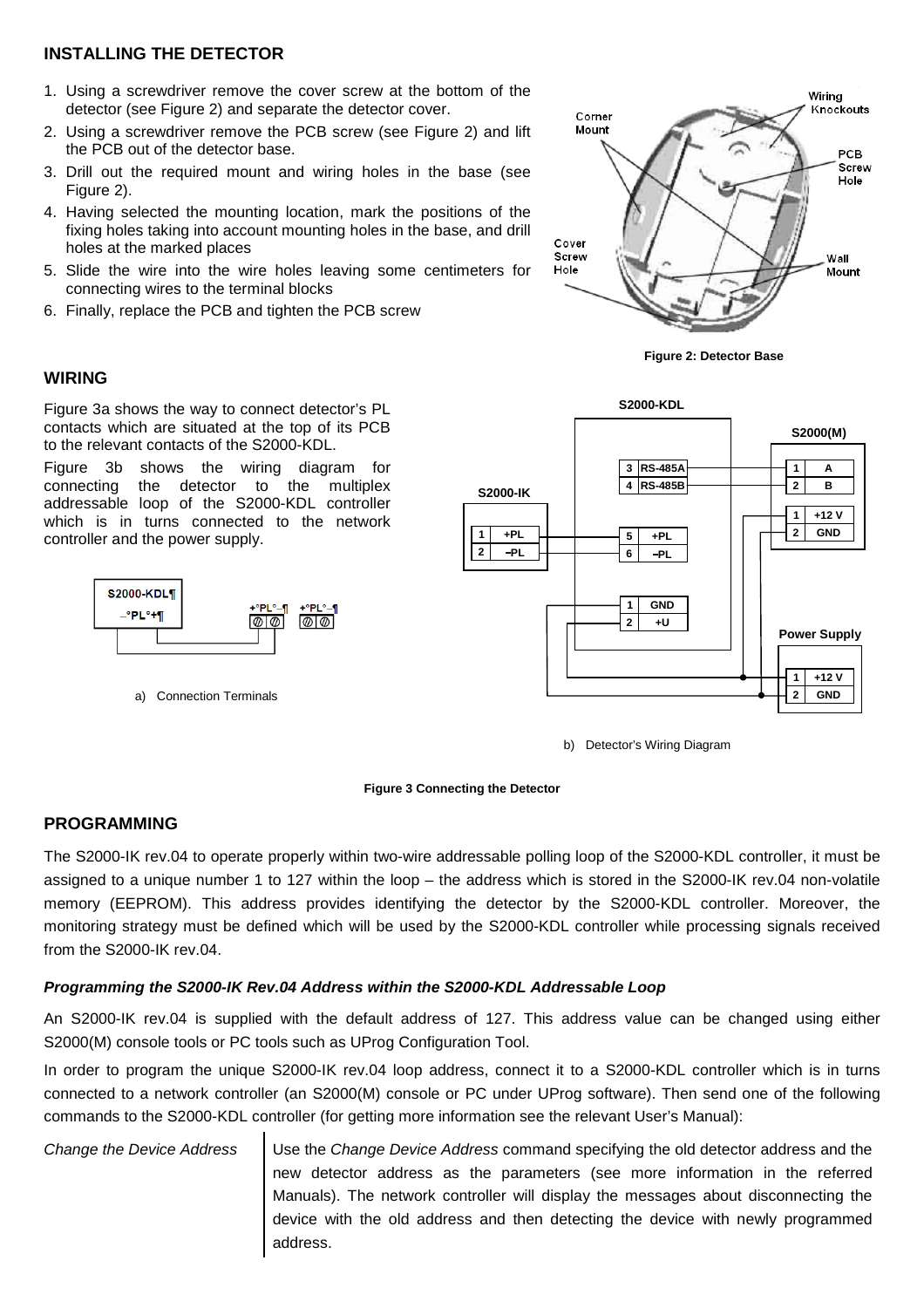Program the Device Address  $\parallel$  If the device address is unknown or two devices have the same address then use the Program Device Address command specifying a required address as the parameter. Then remove the detector cover and ensure the LED is flashing indicating the programming mode (frequent short flashes every 2 s). Next, press the tamper switch in LLLS pattern, where L stands for long pressings (longer than 0.5 s) while S stands for short pressings (shorter than 0.5 s), pauses between pressings not exceeding 1s each.

> If the address has changed successfully, the LED will be lit steady and a message about detecting the device with the newly assigned address shall be displayed by a network controller (S2000(M) or UProg Configuration Tool). If you failed to assign the address, wait for 2 s and repeat programming.

# **Programming the S2000-KDL to Operate the S2000-IK Rev.04**

To handle signals from an S2000-IK rev.04 correctly, the S2000-KDL controller which the detector is connected to must be programmed with the Zone Type parameter for this S2000-IK rev.04 being set to value 4 (Intrusion), or 5 (Intrusion with Tamper Check), or 7 (Entrance), or 11 (Panic), or 6 (Auxiliary). To program the S2000-KDL, connect it to a PC under UProg Configuration Tool and follow the relevant programming instructions in accordance with the S2000-KDL User's Manual.

# **WALK TEST**

Connect the detector to the multiplex addressable polling loop as shown in Figure 3b. Then power on the controller and wait for about two minutes. Next, walk through the detection zone. The detector shall issue an alarm after your three or four steps, with its LED being flashing. Wait until the LED finishes flashing, and then continue crossing the detection zone. The detector should issue an alarm. If nobody is moving within the detection zone, no alarms shall be issued.

# **WARNING**



To ensure proper operation, walk test the S2000-IK rev.04 annually as described above.

## **ENABLING/DISABLING LED INDICATION**

LED indication can be controlled either via a PC or by means of the detector tamper switch.

If LED indication is to be controlled via a PC, by the connected S2000-KDL, the S2000-KDL should be specifically configured from the PC using the UProg Configuration Tool. The parameter Device Indication Control of the S2000-KDL polling loop input zone which is assigned to the S2000-IK rev.04 should be set to a proper value. By default, Device Indication Control is set to the value of 1, providing LED indication in accordance with the detector's own pre-determined algorithm. To disable indication, set this parameter to zero.

If LED indication is to be controlled by the tamper switch, the algorithm is as follows. On detector's switching on the LED indication is enabled (unless the input S2000-KDL zone assigned to the detector is configured with disabled indication). To disable indication, press the tamper switch in LLSL pattern; otherwise, to enable indication, press the tamper switch in LLSS pattern, where L stands for a long pressing (longer than 0.5 s) while S stands for a short pressing (shorter than 0.5 s). Pauses between pressings must not exceed 1 s each.



**ZAO NVP Bolid, 4 Pionerskaya Str., Korolev 141070, Moscow Region, Russia Phone/fax: +7 495 775-7155 Email: info@bolid.ru, overseas@bolid.com www.bolid.com**